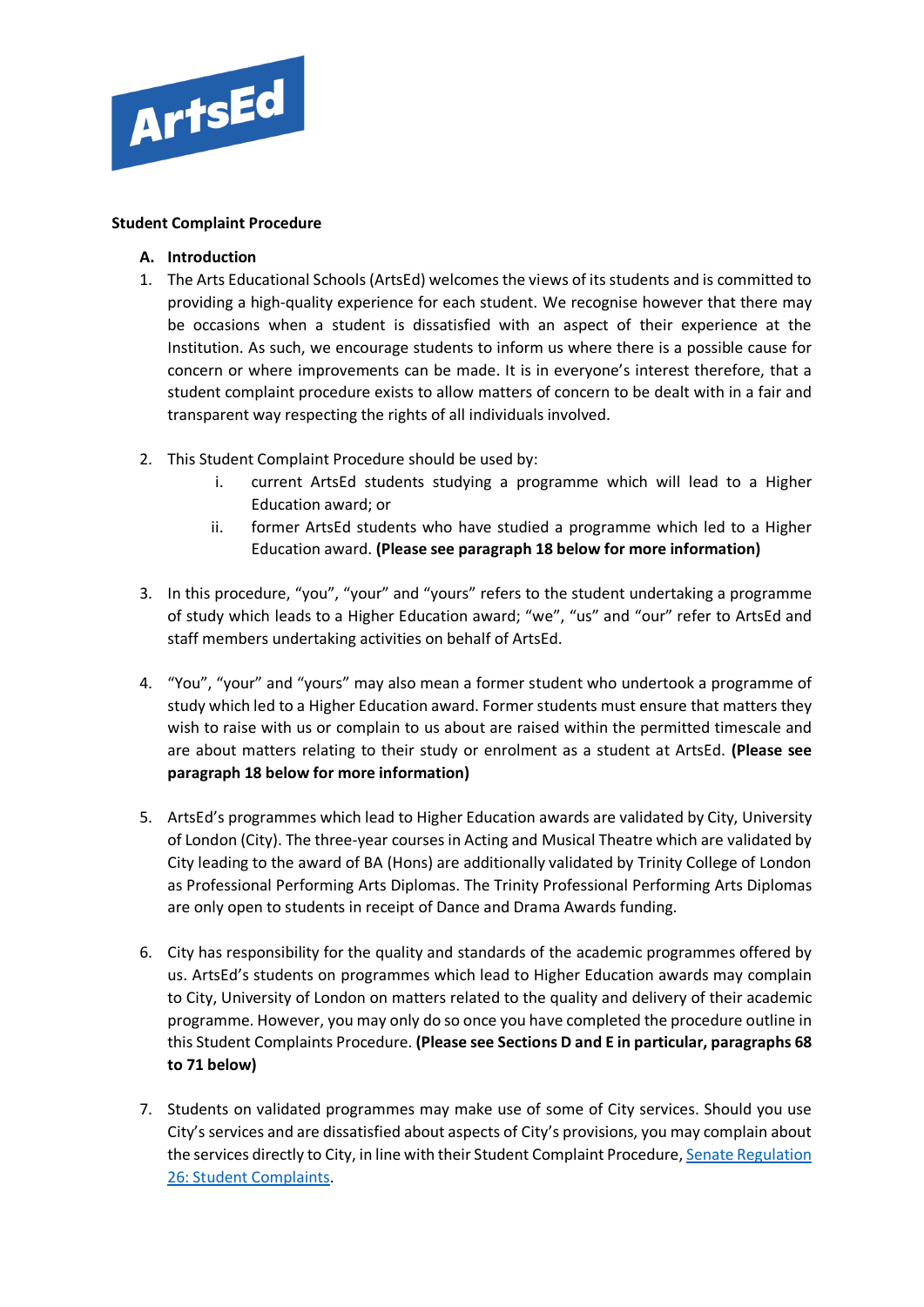- 8. Students who wish to complain about matters relating to the Trinity Professional Performing Arts Diplomas because they are in receipt of Dance and Drama Awards funding should, in the first instance, make their complaint directly to ArtsEd using this Student Complaint Procedure.
- 9. In devising this Procedure, we have considered the following provisions:
	- i. [The Good Practice Framework for Handling Complaints and Academic Appeals](https://www.oiahe.org.uk/resources-and-publications/good-practice-framework/) published by the Office of the Independent Adjudicator (OIA).
	- ii. [The revised UK Quality Code for Higher Education](https://www.qaa.ac.uk/quality-code) published by the Quality Assurance Agency for Higher Education.
	- iii. [Competition and Markets Authority Higher education: consumer law advice for](https://assets.publishing.service.gov.uk/government/uploads/system/uploads/attachment_data/file/428549/HE_providers_-_advice_on_consumer_protection_law.pdf)  [providers](https://assets.publishing.service.gov.uk/government/uploads/system/uploads/attachment_data/file/428549/HE_providers_-_advice_on_consumer_protection_law.pdf) published by the Consumer and Markets Authority.
	- iv. ArtsEd's contractual relationship with City, University of London and Trinity College of London.

# **B. Definition and Key Points**

### • **Definition**

- 10. A student complaint is "an expression of dissatisfaction by one or more students about a provider's action or lack of action, or about the standard of service provided by or on behalf of the provider"<sup>[1](#page-1-0)</sup>. It is an oral or written expression of dissatisfaction about your learning experience with us or an aspect of a service or facility which is provided to you by us or should have been provided to you by us.
- 11. Therefore, if you are studying with us on a programme that will lead to a Higher Education award you can use this procedure to complain. You can also use this procedure to complain if you are a former student, have studied with us on a programme that led to a Higher Education award and meet the conditions in **paragraph 18 below**.

# • **Scope**

- 12. A complaint usually is about:
	- i. an expression of dissatisfaction with an aspect of the course, such as a specific concern about the provision of a course or a related academic service, which is within our control;
	- ii. our failure to meet obligations, including those outlined in course/student handbooks, [Student Terms and Conditions](https://artsed003.blob.core.windows.net/policy/student-terms-and-conditions.pdf) and the [Student Protection Plan;](https://artsed003.blob.core.windows.net/policy/student-protection-plan.pdf)
	- iii. our failure to follow published regulations, procedures and/or policies;
	- iv. a certain action or lack of action taken by us and/or taken by staff members undertaking activities on behalf of ArtsEd.
	- v. the standard of a service provided by us or on our behalf by a third party;
	- vi. misleading or incorrect information in prospectuses or promotional materials and other information provided by us;
	- vii. concerns about the delivery of a programme, teaching or administration;
	- viii. poor quality of facilities, learning resources or services provided directly by us or on our behalf by a third party.

<span id="page-1-0"></span><sup>&</sup>lt;sup>1</sup> [The good practice framework: handling student complaints and academic appeals](https://www.oiahe.org.uk/resources-and-publications/good-practice-framework/)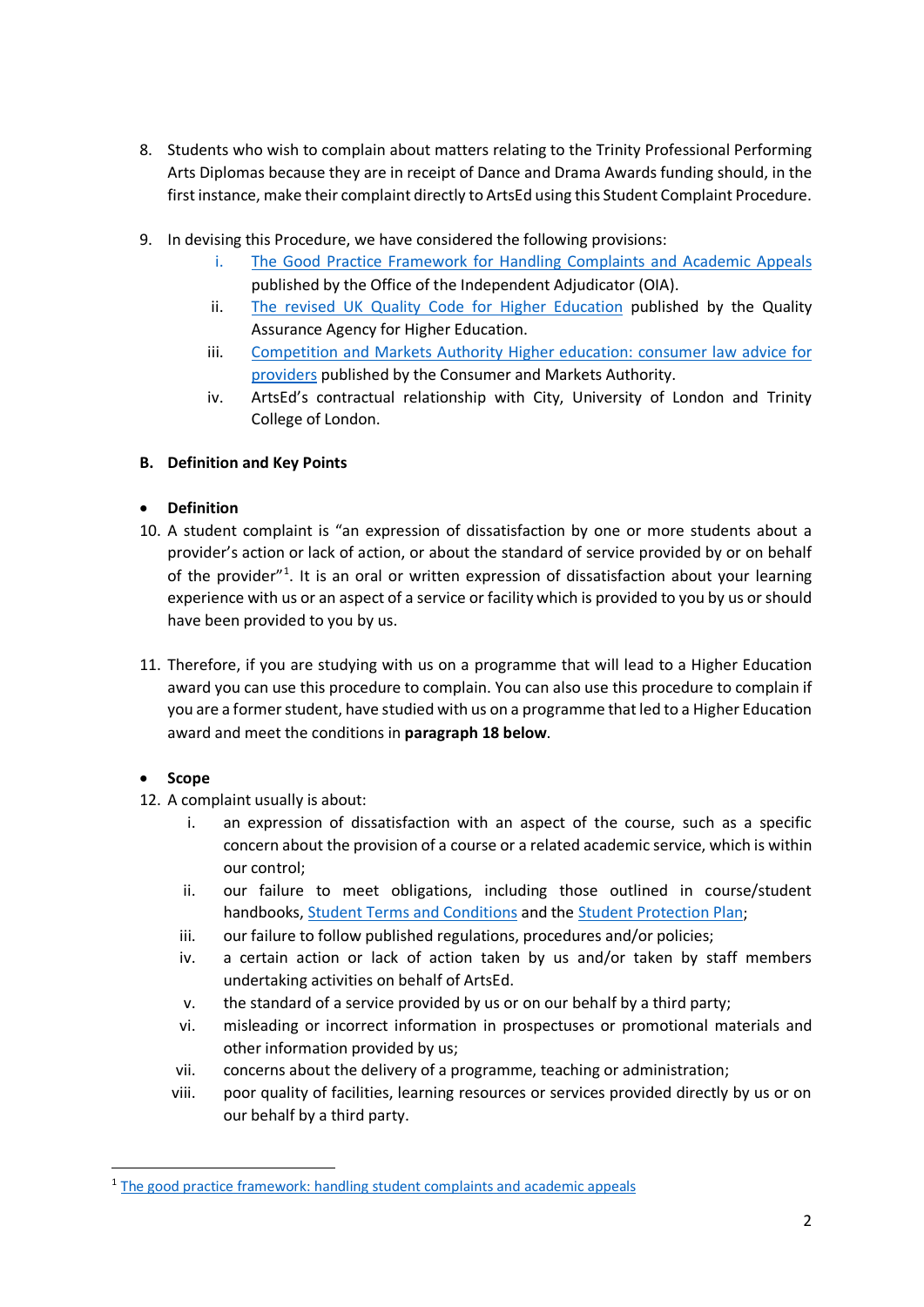- 13. The above list is not intended to be exhaustive and, where appropriate, other matters will be considered by the Complaints Procedure.
- 14. You cannot use this procedure to complain about the following matters and should instead refer to the policies and procedures as indicated below:
	- i. disputes about the admissions process which are covered under the [Admissions](https://artsed003.blob.core.windows.net/policy/admissions-policy.pdf)  [and Auditions Policy.](https://artsed003.blob.core.windows.net/policy/admissions-policy.pdf) You can use the complaints and appeals procedure set out in the [Admissions and Auditions Policy](https://artsed003.blob.core.windows.net/policy/admissions-policy.pdf) to complain about the admissions and auditions process and how we make offers.
	- ii. allegations about student behaviour, which are dealt with under the Student [Discipline Policy.](https://artsed003.blob.core.windows.net/policy/student-discipline-policy.pdf) You can use the [Student Discipline Policy](https://artsed003.blob.core.windows.net/policy/student-discipline-policy.pdf) to complain about a case of alleged misconduct by a student where you are the person against whom misconduct is alleged. You may also refer to the **Student Anti-Harassment and** [Bullying Policy.](https://artsed003.blob.core.windows.net/policy/anti-bullying-policy.pdf)
	- iii. disputes or appeals about students' academic performance which are dealt with under the [Academic Appeals Procedure.](https://artsed003.blob.core.windows.net/policy/academic-appeals-procedure.pdf) Decisions which amount to 'academic judgment' cannot be covered by this Procedure. According to the OIA, 'academic judgment' is "judgement that is made about a matter where only the opinion of an academic expert will suffice". For example, judgments on assessments, degree classifications or course content. You can use the [Academic Appeals Procedure](https://artsed003.blob.core.windows.net/policy/academic-appeals-procedure.pdf) to appeal against a decision made by an Assessment Board regarding assessment, progression or award.
- **15.** Complaints and academic appeals sometimes overlap. Where it is appropriate to do so, we reserve the right to reclassify a complaint you make as an academic appeal or vice versa. For example, in instances where the submission has been made through the incorrect procedure, or the submission falls properly within the remit of one procedure rather than the other. The outcome of an appeal cannot be made the subject of a complaint except where there is possible material error in arriving at the appeal decision. We will inform you if we reclassify your complaint to an academic appeal or reclassify your academic appeal to a complaint.

### • **Timeframe for making a complaint**

- 16. Concerns should be raised (as outlined in Section D below) as soon as possible and no later than three months after the incident being complained about. Concerns which are raised more than three months after the incident occurred will most likely be deemed as being out of time, unless in exceptional circumstances apply. This means that we may not consider such a complaint.
- 17. If you are a current student, you should complain within three months of the event which has given rise to the complaint or, if a series of events has given rise to a complaint, within three months of the final event in the series.
- 18. If you are a former student, you can use this procedure to complain about matters which arose or were concluded within the final three-months of your studies as a registered ArtsEd student. You must raise the relevant complaint within three-months of your last registered date with us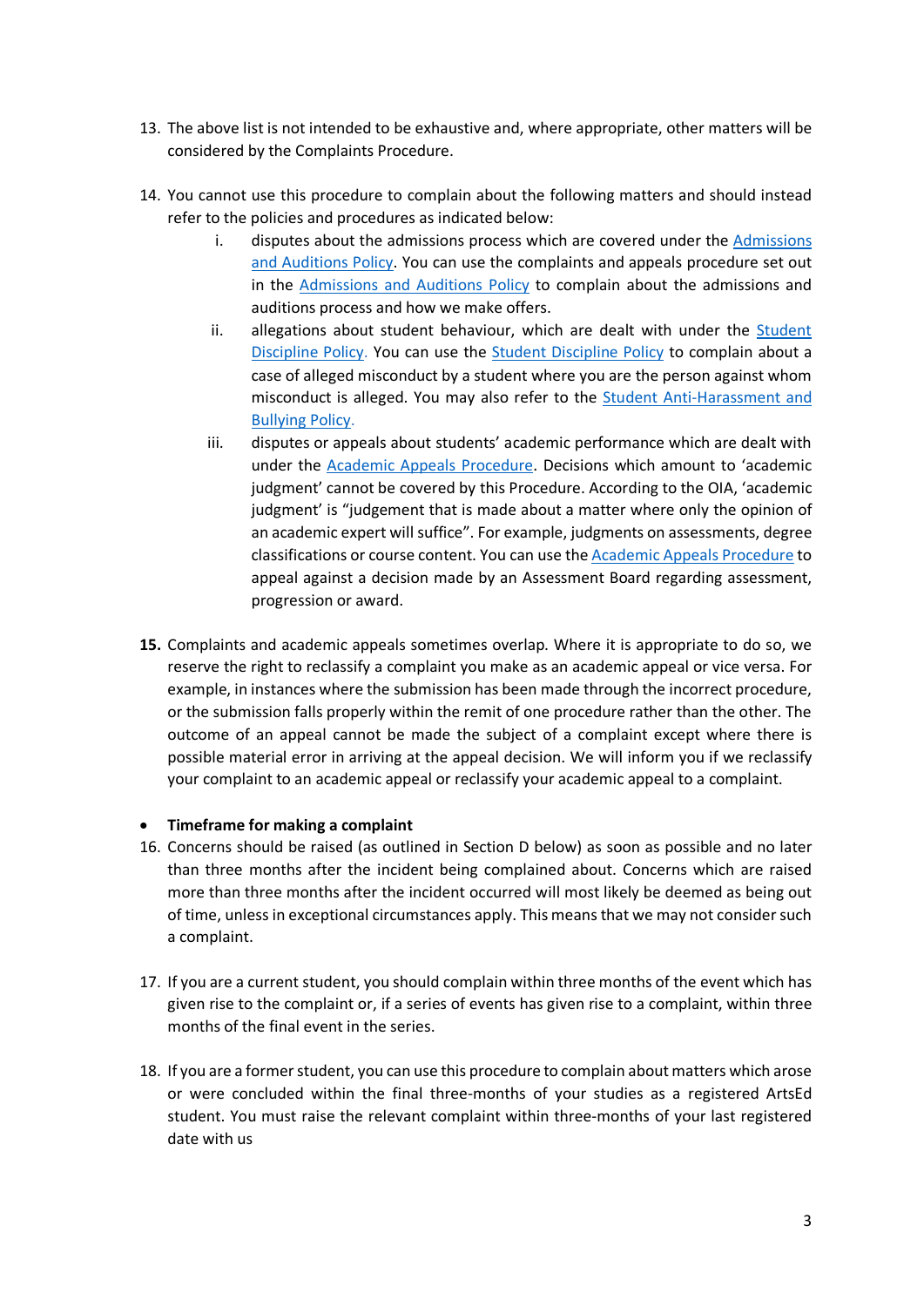- 19. In exceptional circumstances, some flexibility may be exercised where a student makes a demonstrable case by providing a good reason in writing that they were unable to reasonably submit the complaint within the three-month period. In such cases, the student must have demonstrable evidence to support the reason(s) for the delay.
- 20. ArtsEd will determine what constitutes a 'good reason' in these circumstances, but it may include students having a serious illness or operation or being directly involved with a medical emergency. By way of example, the following reasons are not considered by us to be 'good reasons' for not submitting a complaint on time:
	- i. Being on holiday
	- ii. Exams or assessments
	- iii. Forgetting to make a complaint within the timeframe

# • **Communicating with students who have made a complaint**

21. Discussions and investigations to resolve complaints may take place by a number of different means, including face-to-face, telephone and videoconference. We will usually correspond with you by email and ask that you use email to correspond with us. Only where necessary and appropriate, would we use other modes of communication to correspond with you.

### • **Representation**

- 22. When you make a complaint and are invited to attend a meeting with us as part of our investigation into your complaint, you have a right to be accompanied by a student representative, a current student of ArtsEd or a current member of staff at any stage of our process. Students who wish to be accompanied to a meeting must notify us prior to the relevant meeting.
- 23. Although students may seek guidance and advice from a third party and be accompanied to meetings, complaints will normally only be processed if submitted directly by the student and not by someone acting on their behalf.
- 24. Neither ArtsEd nor the student would normally be represented by a legal practitioner at meetings or hearings. We do not usually expect students to access legal support or advice in order to pursue a complaint through this Student Complaints Procedure. While the Institution does not encourage this, you may choose to pursue legal action on issues relating to your complaint. However, you should be aware that we reserve the right to request that legal proceedings be suspended where our internal procedures have not been completed. You should also be aware of the position of the [Office of the Independent Adjudicator](https://www.oiahe.org.uk/resources-and-publications/good-practice-framework/) on such matters.

### • **Group Complaint**

- 25. Where the issue(s) raised affect(s) several students, a 'Group Complaint' may be submitted provided the group nominates one or two students to act as the Group's representative(s). In such instances, we will normally ask the Group to nominate one or two students to act as their representative.
- 26. Where multiple individual student complaints have been made about the same issue(s), we may treat them as a 'Group Complaint' and if appropriate, we may ask for the group of students to nominate one or two students to act as their representative(s).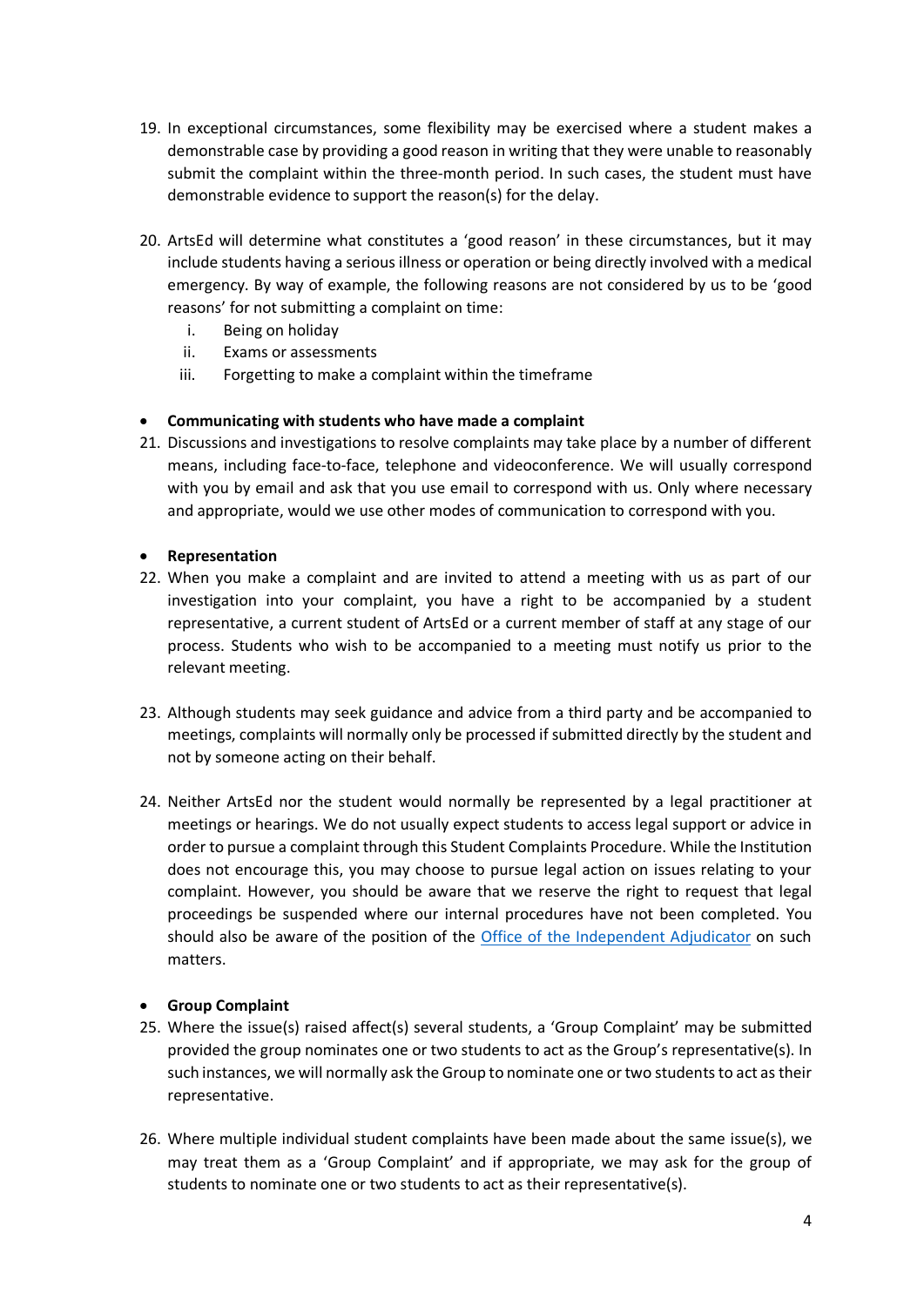- 27. For **paragraph 25** and **paragraph 26** above, the evidence submitted to support the complaint must be agreed within the Group and included with the ['Student Complaint Action Form'](https://artsed.qualtrics.com/jfe/form/SV_cHG5d9BhJxN9xC6). No additional evidence will be accepted once the complaint has been submitted.
- 28. It is essential that the Institution and relevant students are completely clear who is involved in a 'Group Complaint' and as such, this must be set out clearly in the written statement. All students included within a group complaint must sign the Group's written statement before submitting it to ArtsEd with the ['Student Complaint Action Form'](https://artsed.qualtrics.com/jfe/form/SV_cHG5d9BhJxN9xC6). This will give us confidence that the complaint fairly represents the views of all the students who are members of the 'Group Complaint' as well as make clear its members.
- 29. We will expect the representative(s) to distribute ArtsEd's communications among the Group and to collate the Group's response to give to us. ArtsEd will not be held responsible if representative(s) do not accurately provide the views of any member(s) of the Group or fail to pass on information to us as instructed by the Group.

### C. **Underlying Principles**

- 30. Your complaint will be considered by us on its own merits, subject to all legal and professional requirements. The "standard of proof" (the level of proof required to investigate your complaint) will be "the balance of probabilities", i.e., that it is more likely than not that what you are complaining about happened.
- 31. Our consideration of your complaint will be based on the principles of fairness and transparency which should ensure:
	- i. a timely resolution of your complaint, with an emphasis on local resolution at the earliest opportunity;
	- ii. that the process is evidence-based;
	- iii. that our processes, decisions and the reasons behind our decisions are clear and there is opportunity for independent review;
	- iv. that decisions made will be reasonable and, where required, provide appropriate redress;
	- v. that you are supported by us and not treated less favourably by us or suffer any detriment or disadvantage if you make a complaint in good faith, regardless of whether the complaint is successful or unsuccessful. We reserve the right to take disciplinary action against you and include the finding in your student record where you make a complaint that is wholly unreasonable, vexatious, frivolous, abusive or malicious in nature;
	- vi. that you are notified early in the process if the remedy sought is beyond what we can reasonably provide or what is in our power to provide;
	- vii. that no member of staff you mention in a complaint will be treated less favourably by us than if the complaint had not been brought. If, however, the complaint against a member of staff is upheld:
		- a. that member may be asked to undertake additional training, or be provided with support, or may be subject to disciplinary proceedings under ArtsEd's [Human Resources Policies](https://artsed.co.uk/about-us/policies/) and in line with our employee relations arrangements.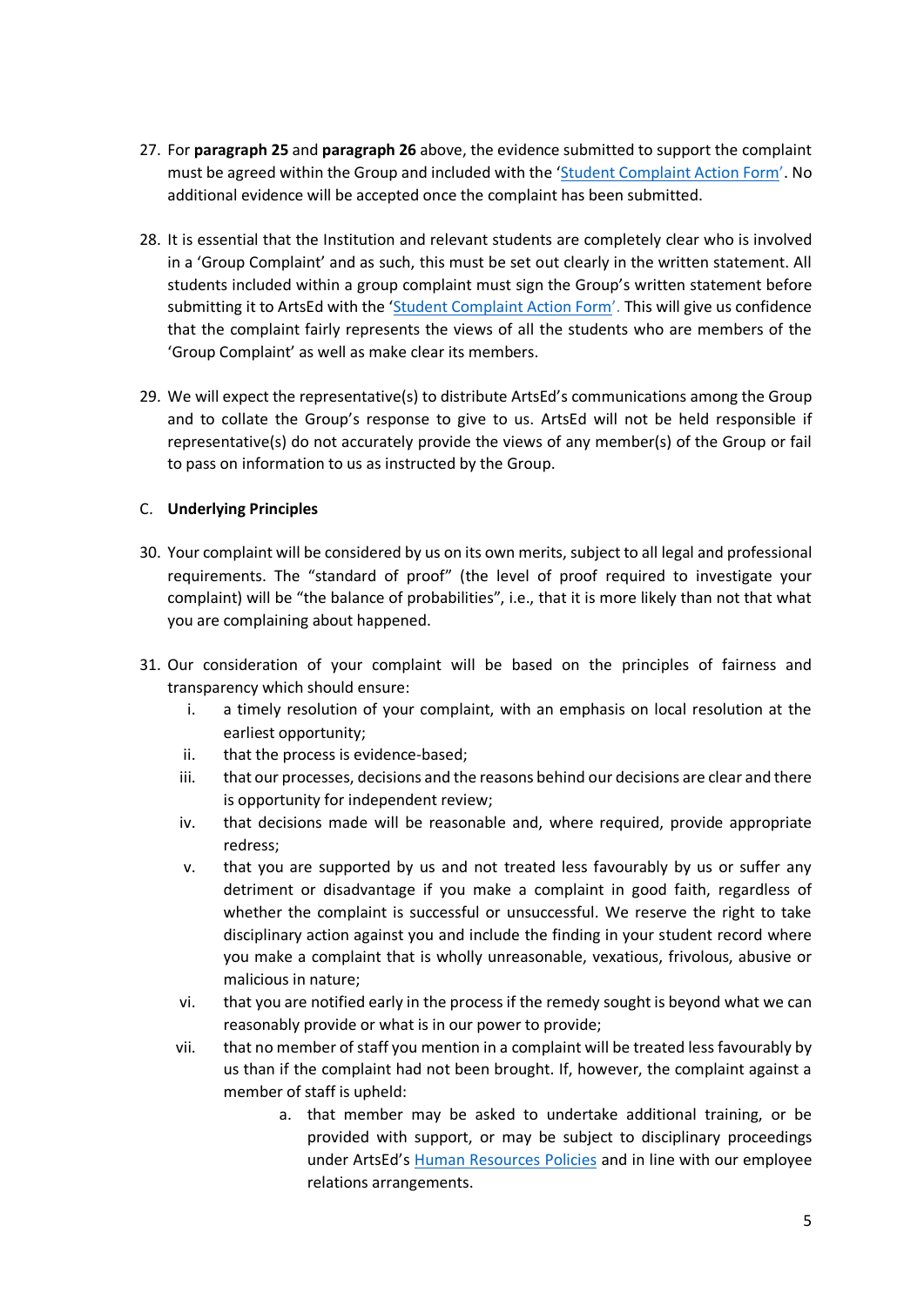b. the outcome of the complaint may require a review, and consideration be given to the enhancement, of the Institution's practices and processes.

### • **Equality Act and Human Rights Act**

- 32. We are mindful of our legal obligations under the Human Rights Act 1998 and the Equality Act 2010 and are committed to promoting equality, diversity and inclusion in all our activities and processes. We will promote equality regardless of any protected characteristics and/or diverse backgrounds. We will ensure:
	- i. that our practices and functions including this Complaint Procedure are accessible and barrier free;
	- ii. that we make reasonable adjustments for our disabled students who use this Student Complaint Procedure or are connected to an investigation under this procedure;
	- iii. that student carers of disabled people and students with dependants who need to use this Student Complaint Procedure can do so and any relevant adjustments will be made for them where necessary;
	- iv. that in the coordination and make up of decision-making panels we will fulfil our commitments to the Equality duty.

### • **Confidentiality and Data Protection**

- 33. All information obtained as part of this procedure will be held in accordance with General Data Protection Regulations (GDPR), Data Protection legislation and our [Privacy Notice.](https://artsed003.blob.core.windows.net/policy/privacy-notice.pdf) We will ensure that complaints handled by us are undertaken with the appropriate level of confidentiality and information will only be made available to those who need it for the purposes of investigating or responding to the complaint.
- 34. In some instances, aspects of a student's complaint may need to be disclosed to other relevant staff for the complaint to be investigated and/or resolved. If there are elements of a student's complaint which are particularly sensitive and the student has concerns about their confidentiality, the student can raise this with the Deputy Principal who will discuss how disclosure can be minimised, if possible and appropriate to do so.
- 35. Where we need to obtain information from a third party as part of the investigation, we will only give the third party as much detail about the complaint as is necessary to obtain the evidence required.
- 36. Where you have raised a complaint involving another student or a member of staff and it has been upheld, we will advise you of this. However, it may not be appropriate to share any specific details with you, particularly where further action is being taken. To help manage your expectations, we will advise you of this at the earliest opportunity.
- 37. When you make a complaint, you should avoid disclosing unnecessary personal information (for example, medical conditions) unless you feel it is relevant to the issues raised. You must also avoid disclosing other people's personal data when making your complaint unless you have been given written permission by the person(s) to do so.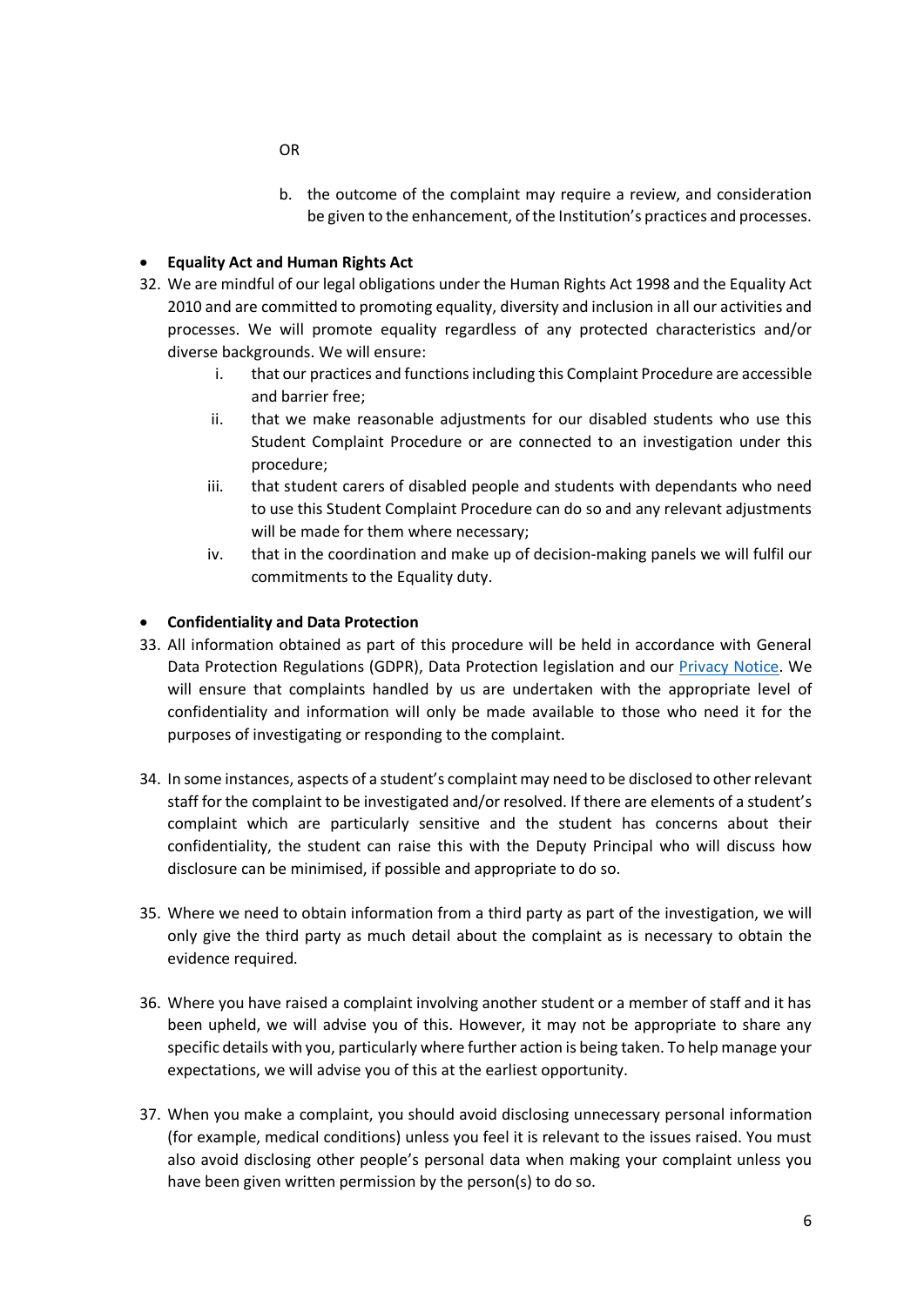### • **Reporting and Monitoring**

38. An annual summary report of the number of student complaints and overall actions taken to resolve them will be received by the Course Board, the Higher Education Committee and the Board of Trustees. There will be no reference to individual cases. The reports will show trends and make recommendations for improvements where necessary. A confidential record will be kept separately of individual cases.

### **D. Complaint Process**

- 39. The ArtsEd Student Complaints Process consists of three stages (internally) which set out the standard procedure to be followed in the consideration of your student complaint. However, you should note that the Deputy Principal or nominee retains the right to vary this procedure in some cases, where it is considered appropriate and/or necessary to do so.
- 40. Our three-stage internal process consists of the following stages:
	- **Stage 1: Informal Early Resolution**
	- **Stage 2: Formal Investigation**
	- **Stage 3: Formal Review**

### • **Stage 1: Informal Early Resolution**

- **41.** If you have experienced an issue about which you would like to complain, you should first engage with '**Stage 1: Informal Early Resolution'**. This stage is designed to give your School or the Service Area an opportunity to meet with you and address your complaint locally and as swiftly as possible for an early resolution.
- **42.** To raise a '**Stage 1: Informal Early Resolution'** complaint with your School or the relevant Service Area you should send an email summarising the issue about which you are complaining, including what action you would like ArtsEd to take in response, to the Designated Complaint Officer for your School at the following email address: [studentcases@artsed.co.uk.](mailto:studentcases@artsed.co.uk)
- **43.** Upon receipt of your '**Stage 1: Informal Early Resolution'** complaint by us**,** a member of staff from your School or the relevant Service Area will contact you to arrange a meeting to discuss your complaint and seek to provide a satisfactory resolution for your case. If appropriate, this may be the member of staff most directly involved in the event leading to the complaint. This is to give that member of staff the opportunity to address your concerns directly.
- **44.** Where it is not possible or appropriate for the member of staff most directly involved in the event leading to your complaint to contact you, an appropriate member of staff will be appointed by the Director of your School as the Investigating Officer for your case. Every effort will be made by the Investigating Officer to resolve the complaint simply and quickly and the Investigating Officer may invite you to a meeting to discuss the matter in order to reach a resolution.
- **45.** Following this meeting, you will be sent a record of your conversation, including details of any action to be taken, by the Investigating Officer assigned to your case.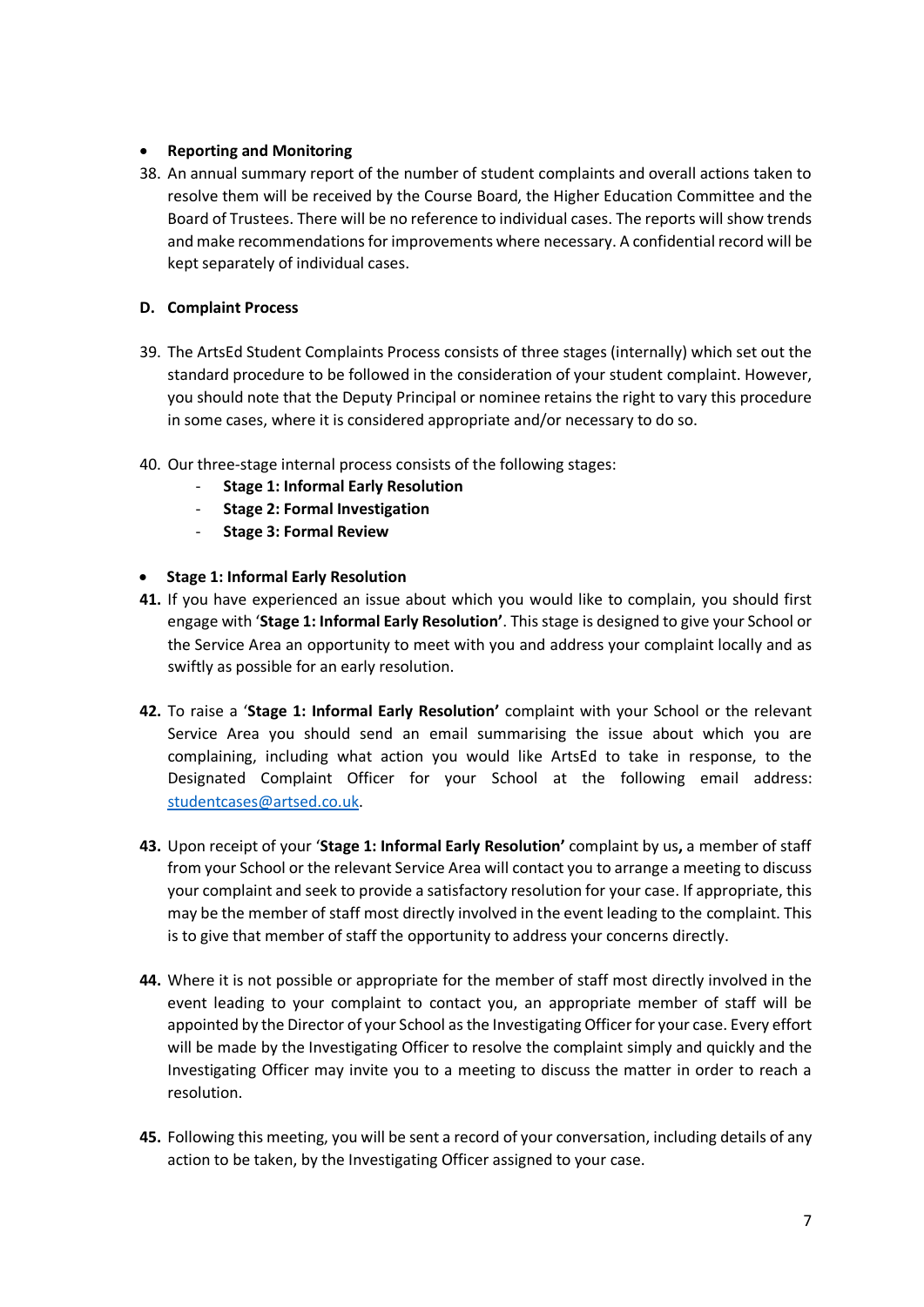- 46. You may be accompanied at this meeting by another student or a member of staff. However, you will need to notify us of their attendance and receive our approval before such a person can attend with you.
- **47.** A '**Stage 1: Informal Early Resolution'** complaint should be raised within three months of the incident about which you are complaining or, if a series of events has given rise to a complaint, within three months of the final event in the series.
- **48.** It should normally take no longer than **21 calendar days** from the date you submit your complaint for the matter to be resolved by us. We will notify you in writing, and provide the reason(s), if we require more than **21 calendar days**from the date you submit your complaint to resolve your case. Our written response will also advise you of the options open to you to take the matter further.
- **49.** At the end of '**Stage 1: Informal Early Resolution'**, we will provide you with a written response to your complaint, which will either:
	- **i.** Detail the proposed resolution; or
	- **ii.** Explain why we do not feel that we can propose a satisfactory resolution to your complaint.
- **50.** If you are not satisfied with the outcome provided at '**Stage 1: Informal Early Resolution'**, you will have the opportunity to submit a complaint for investigation at '**Stage 2: Formal Investigation'** of the Student Complaints Procedure.
- **Stage 2: Formal Investigation**
- 51. If you choose to submit a '**Stage 2: Formal Investigation'** complaint, you should complete a [Student Complaint Form](https://artsed.qualtrics.com/jfe/form/SV_3UyA7b6qau2uXKC) within **14 calendar days** of the conclusion of your '**Stage 1: Informal Early Resolution'** complaint.
- 52. In instances where you deem the matter too serious to be considered under '**Stage 1: Informal Early Resolution'** it may be possible for you to proceed directly to a '**Stage 2: Formal Investigation'.** In some instances, you may also be able to proceed directly to a '**Stage 2: Formal Investigation'** where you have exhausted the stages within another ArtsEd policy and remain dissatisfied with how we managed the matter you brought to our attention. We will let you know where this option is available to you.
- 53. Where you have moved directly to a '**Stage 2: Formal Investigation'** complaint because of the provisions set out in **paragraph 52** above, your complaint should be raised within three months of the incident about which you are complaining or, if a series of events has given rise to a complaint, within three months of the final event in the series. We will let you know where this rule does not apply to your case.
- 54. Where you proceed directly to a '**Stage 2: Formal Investigation',** ArtsEd reserves the right to ask that your complaint is considered in the first instance under '**Stage 1: Informal Early Resolution'.** We will provide you with our reason(s) for such a decision.
- 55. We will normally acknowledge receipt of your [Student Complaint Form](https://artsed.qualtrics.com/jfe/form/SV_3UyA7b6qau2uXKC) within seven calendar days of receipt and deal with your complaint promptly. Our aim is to take no more than **42**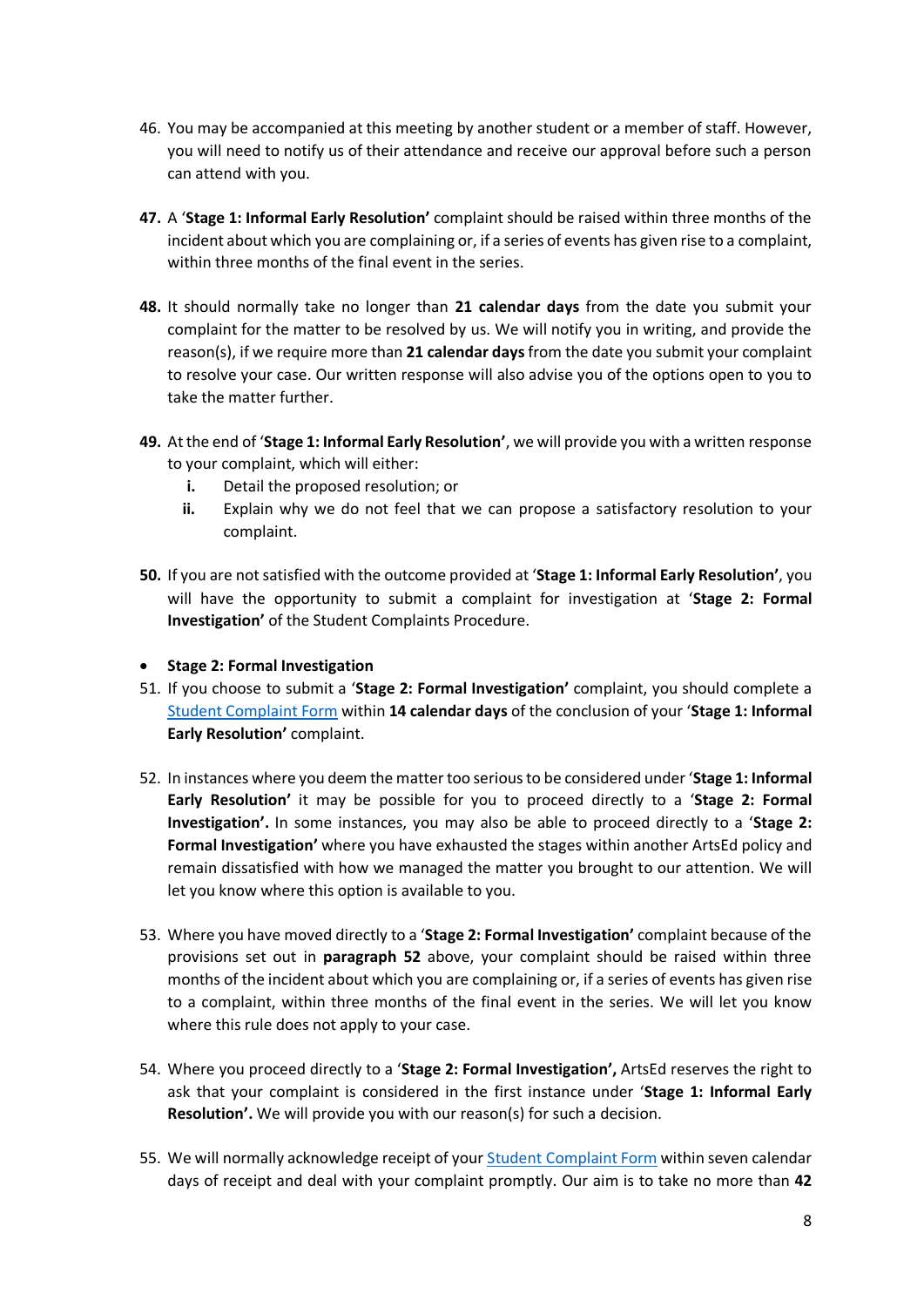**calendar days (six weeks)** to conclude a '**Stage 2: Formal Investigation'** but complex cases may take longer. Where we require more time, we will notify you of the new timeframe.

- 56. At '**Stage 2: Formal Investigation'**, the eligibility of your complaint will be considered by the Student Complaints Officer. The Student Complaints Officer will consider:
	- i. If your complaint has been submitted within the relevant timeframe;
	- ii. If not, whether you have provided a 'good reason' supported by evidence for this;
	- iii. If the issues you are raising can be considered under the Student Complaints Procedure;
	- iv. If not, whether the issues you are raising should be considered under a different procedure.
- **57.** If we find your complaint to be ineligible, you will be issued with a Completion of Procedures (COP) Letter. A COP Letter is a letter which will confirm that you have completed the Institution's internal procedures and that there is no further avenue for you to pursue the complaint internally. Please note that you cannot usually pursue a complaint to the Office of the Independent Adjudicator without a COP Letter. **Please see paragraphs 72 to 73.**
- **58.** Where we find your complaint to be eligible, the Student Complaints Officer will proceed to investigate your complaint. This will include consideration of:
	- i. The substance of your complaint;
	- ii. The evidence you have provided;
		- a. You should submit all the evidence you want to be considered as part of the investigation, which could include email correspondence, receipts or invoices, letters from a medical professional and witness statements.
		- b. If you are unable to provide a statement but would like us to contact your witnesses to request them to provide a statement directly, you will need to provide us their full name(s) and contact detail(s). Failure to do so may mean we are unable to obtain this evidence.
	- iii. Any additional evidence we have or gather from ArtsEd;
	- iv. Procedure documents, guidance, legal and regulatory requirements;
	- v. Other relevant information.
- **59.** The Student Complaints Officer will assess whether your complaint is justified and, if required, will recommend a remedy.
- **60.** If you are dissatisfied with the outcome of your '**Stage 2: Formal Investigation'**, you are entitled to submit a request for a review by the Deputy Principal or their nominee at '**Stage 3: Formal Review'** of the Student Complaints Procedure.

### • **Stage 3: Formal Review**

- 61. You can only submit a '**Stage 3: Formal Review'** on one of the following three grounds:
	- i. That there has been a material procedural irregularity during the investigation which had a material effect on the outcome of your **Stage 2: Formal Investigation'**  complaint;
	- ii. That the '**Stage 2: Formal Investigation'** outcome is unreasonable given the facts of the case;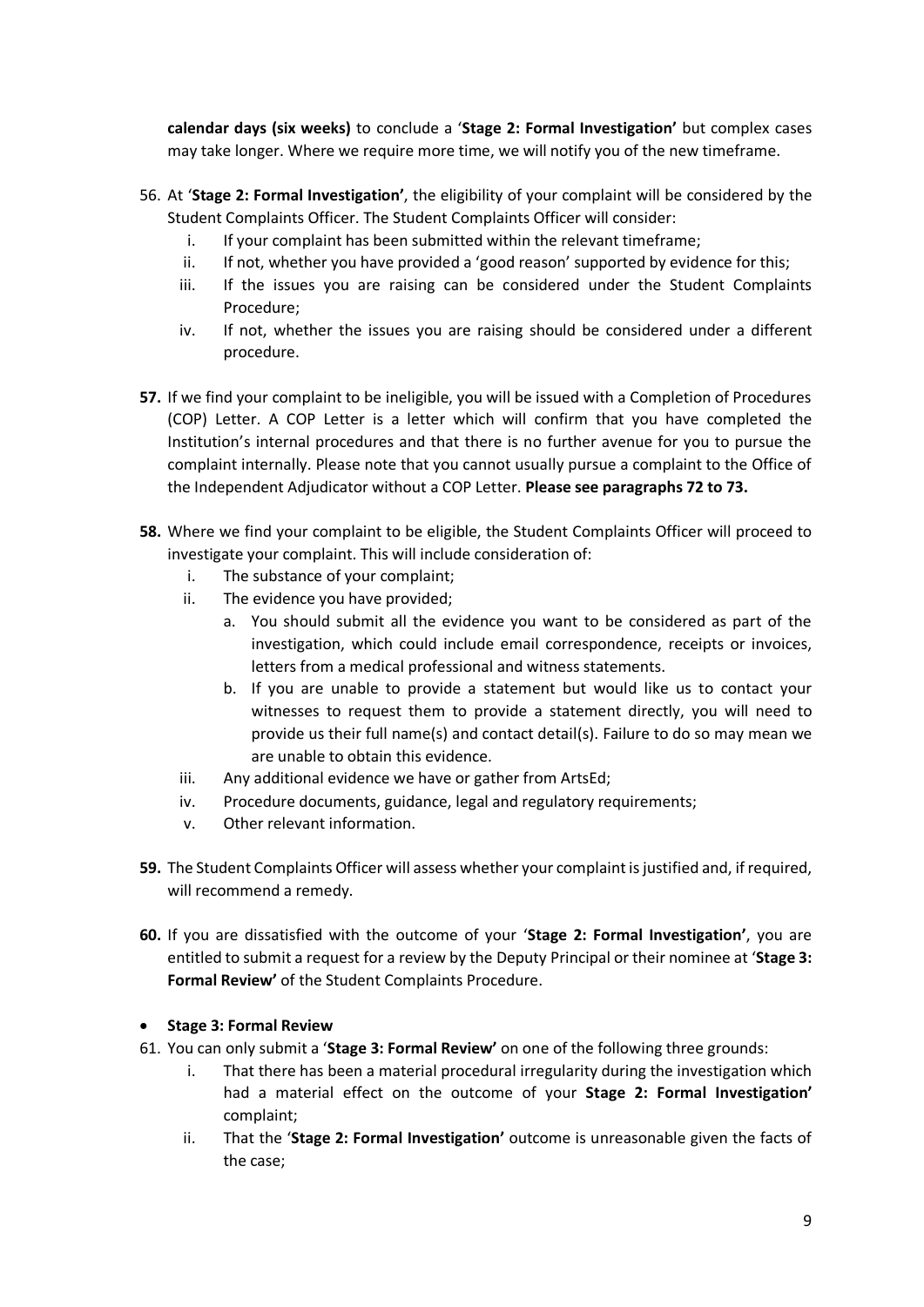- iii. That new information has come to light, which you were unable to disclose previously (for valid reasons) and such information would have had a material impact upon the outcome of the investigation previously undertaken.
- 62. To submit a '**Stage 3: Formal Review'** complaint, you should complete the [Stage 3 Formal](https://artsed.qualtrics.com/jfe/form/SV_9HyhjzxTdyJQi90)  [Review Form](https://artsed.qualtrics.com/jfe/form/SV_9HyhjzxTdyJQi90) setting out:
	- i. The grounds on which you are complaining;
	- ii. The reasons why you consider these to be relevant;
	- iii. Any new evidence you have that was not previously available at **Stage 2: Formal Investigation'.**
- 63. Please complete and submit your **[Stage 3 Formal Review Form](https://artsed.qualtrics.com/jfe/form/SV_9HyhjzxTdyJQi90)** with any new evidence within **14 calendar days** of the outcome of your **Stage 2: Formal Investigation'**. We will normally acknowledge receipt of your [Stage 3 Formal Review Form](https://artsed.qualtrics.com/jfe/form/SV_9HyhjzxTdyJQi90) within **seven calendar days** of receipt and review your complaint promptly.
- 64. Our aim is to take no more than **21 calendar days** to conclude a '**Stage 3: Formal Review'.** In some cases, the review may take longer than the specified time. If this is the case, you will be notified in writing as early as possible and we will advise you of a new timescale as well as keep you informed of any changes.
- 65. The Deputy Principal or their nominee will not normally reconsider or reinvestigate the **'Stage 2: Formal Investigation'** complaint. The review will consider whether the outcome of **'Stage 2: Formal Investigation'** was reasonable rather than reconsider the original case and its evidence.
- 66. As part of the review, the Deputy Principal or their nominee may hold further discussions with you and/or the subject of the complaint, with members of staff involved at '**Stage 1: Informal Early Resolution'** and/or **'Stage 2: Formal Investigation'**, and with other staff as necessary.
- 67. Once your complaint has completed '**Stage 3: Formal Review'** of the Student Complaints Procedure, you will be issued with a Completion of Procedures (COP) Letter. This will indicate that our internal procedures at ArtsEd with regards to your complaint have been completed. With the COP Letter, you can take your complaint further to the Office of the Independent Adjudicator should you be dissatisfied with our decision.

### **E. External Review**

- 68. If you are dissatisfied with the outcome of your '**Stage 3: Formal Review'**, you are entitled to take your complaint to either:
	- **i. City** (for academic complaints). Following the completion of a **'Stage 3: Formal Review'** you can make an academic related complaint (about the quality and delivery of your academic programme) to City. If you remain dissatisfied with City's outcome, you can then proceed to the Office of the Independent Adjudicator for Higher Education. **(See paragraphs 69 to 71 below)**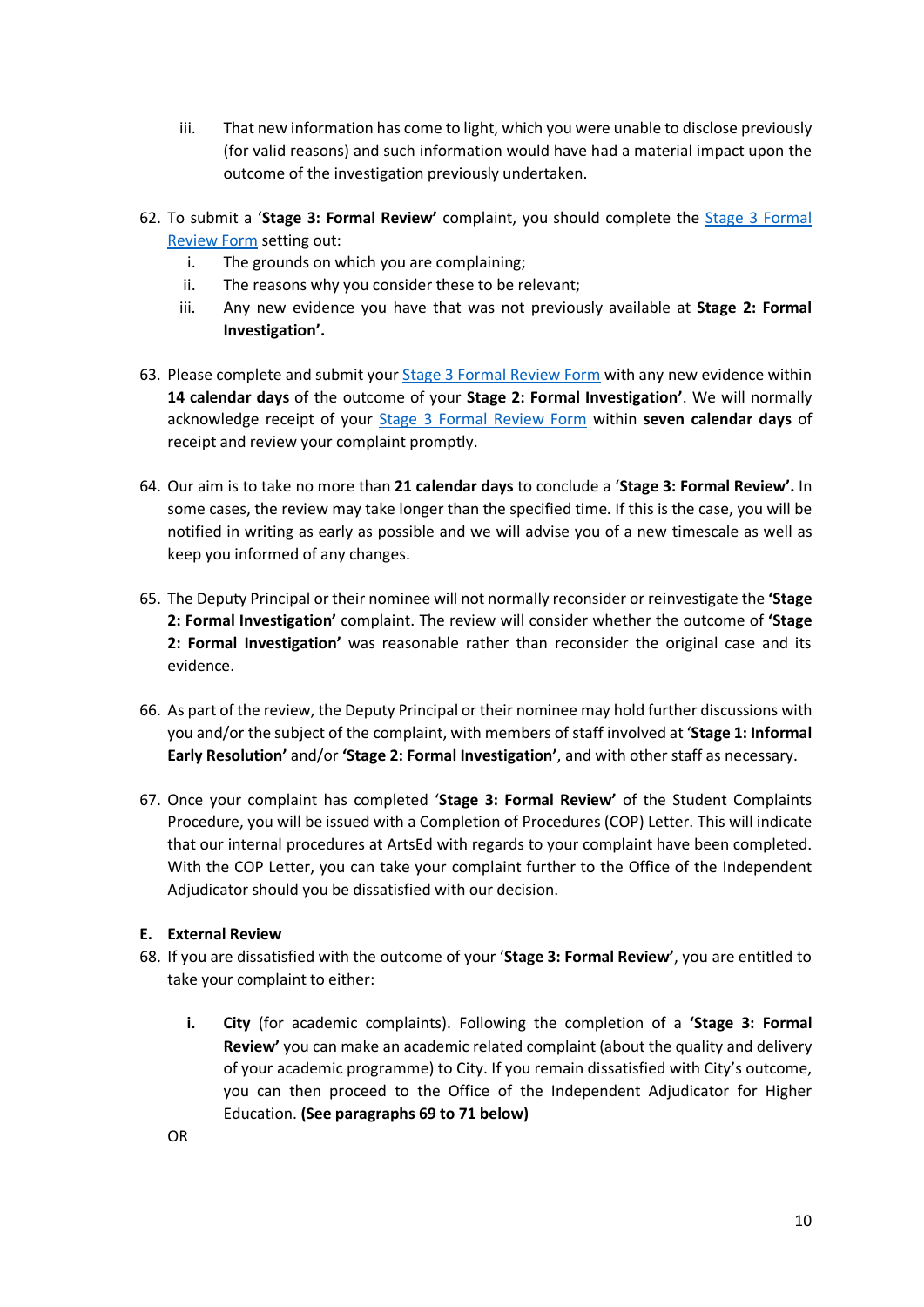- **ii. the Office of the Independent Adjudicator for Higher Education** (for non-academic complaints). Following the completion of **'Stage 3: Formal Review'** you can go directly to the Office of the Independent Adjudicator if your complaint is not related to the quality and/or delivery of your academic programme**. (See paragraphs 72 to 73 below)**
- **Complaining about the quality and/or delivery of your academic programme to City, University of London (Academic Related Matters Only)**
- 69. If you are dissatisfied with the outcome of your '**Stage 3: Formal Review',** and wish to complain about your academic programme, you can submit a request for an Institutional-Level Review to City. You can request that City reviews the outcome of an academic-related investigation carried out by us under it[s Senate Regulation 26: Student Complaints Procedure.](https://www.city.ac.uk/__data/assets/pdf_file/0009/566658/Senate_Regulation_26_Student_Complaints_20201007.pdf) City will only investigate an outcome if you consider that:
	- i. there has been a procedural irregularity in the outcome of the investigation of a complaint regarding a matter related to your academic programme carried out by us; or
	- ii. new information has come to light, which you were unable to disclose previously, and which would have had a material impact upon the investigation previously undertaken by us regarding the quality and delivery of your academic programme.
- 70. You are expected to submit your request to City using their [Complaints Institutional-Level](https://cityunilondon.eu.qualtrics.com/jfe/form/SV_a4qmguvNTU4M7EW)  [Review Form](https://cityunilondon.eu.qualtrics.com/jfe/form/SV_a4qmguvNTU4M7EW) within **21 calendar days** of receiving written confirmation from ArtsEd of the outcome of your '**Stage 3: Formal Review'** complaint.
- 71. When the review has been concluded City will issue you with a Completion of Procedures (COP) Letter. Following this, any student who is dissatisfied with the final decision on their case may be able to apply to the Office of the Independent Adjudicator.
- **Office of the Independent Adjudicator for Higher Education (OIA)**
- 72. Decisions taken under this Student Complaint Procedure may be eligible for review by the Office of the Independent Adjudicator for Higher Education (OIA), which is an independent body set up under the Higher Education Act 2004 to review student complaints.
- 73. Information and eligibility rules are available at [www.oiahe.org.uk](http://www.oiahe.org.uk/)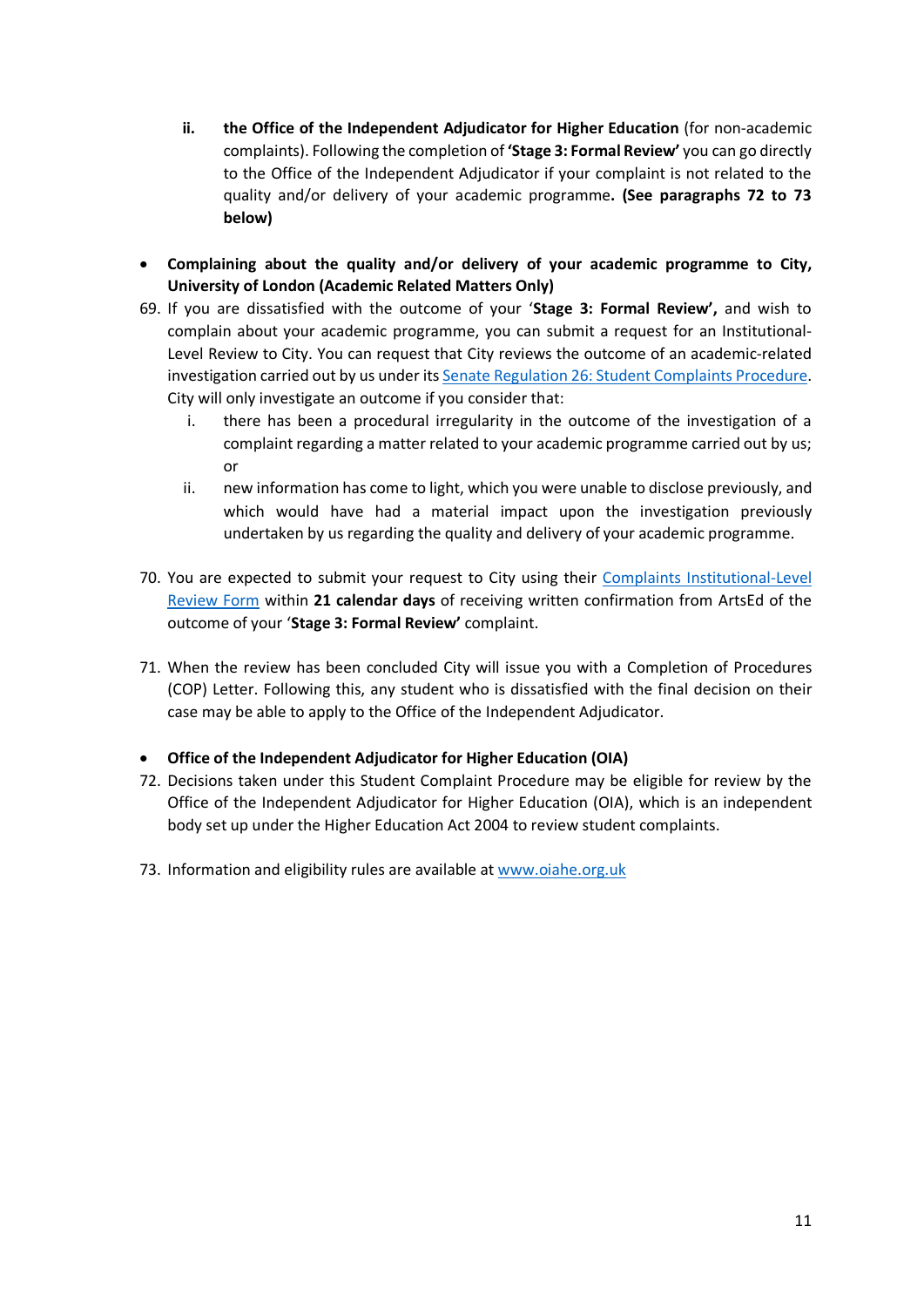#### **Student Complaints Procedure Flowchart**

#### **Stage 1 – Informal Early Resolution**

This Stage is an informal process that attempts to resolve a concern quickly **(within 21 calendar days)** and deal with a complaint locally within your relevant School. There is no form to complete. To make an informal complaint you can send an email to [studentcases@artsed.co.uk.](mailto:studentcases@artsed.co.uk)



#### **The Office of the Independent Adjudicator for Higher Education**

If you are not satisfied with the outcome of your 'Stage 3: Formal Review' by ArtsEd (Non-Academic Complaint Only) **OR** the External Review at City, University of London (Academic Complaint Only), you can seek a review from the [Office of the Independent Adjudicator \(OIA\)](http://www.oiahe.org.uk/)  [FOR Higher Education.](http://www.oiahe.org.uk/)